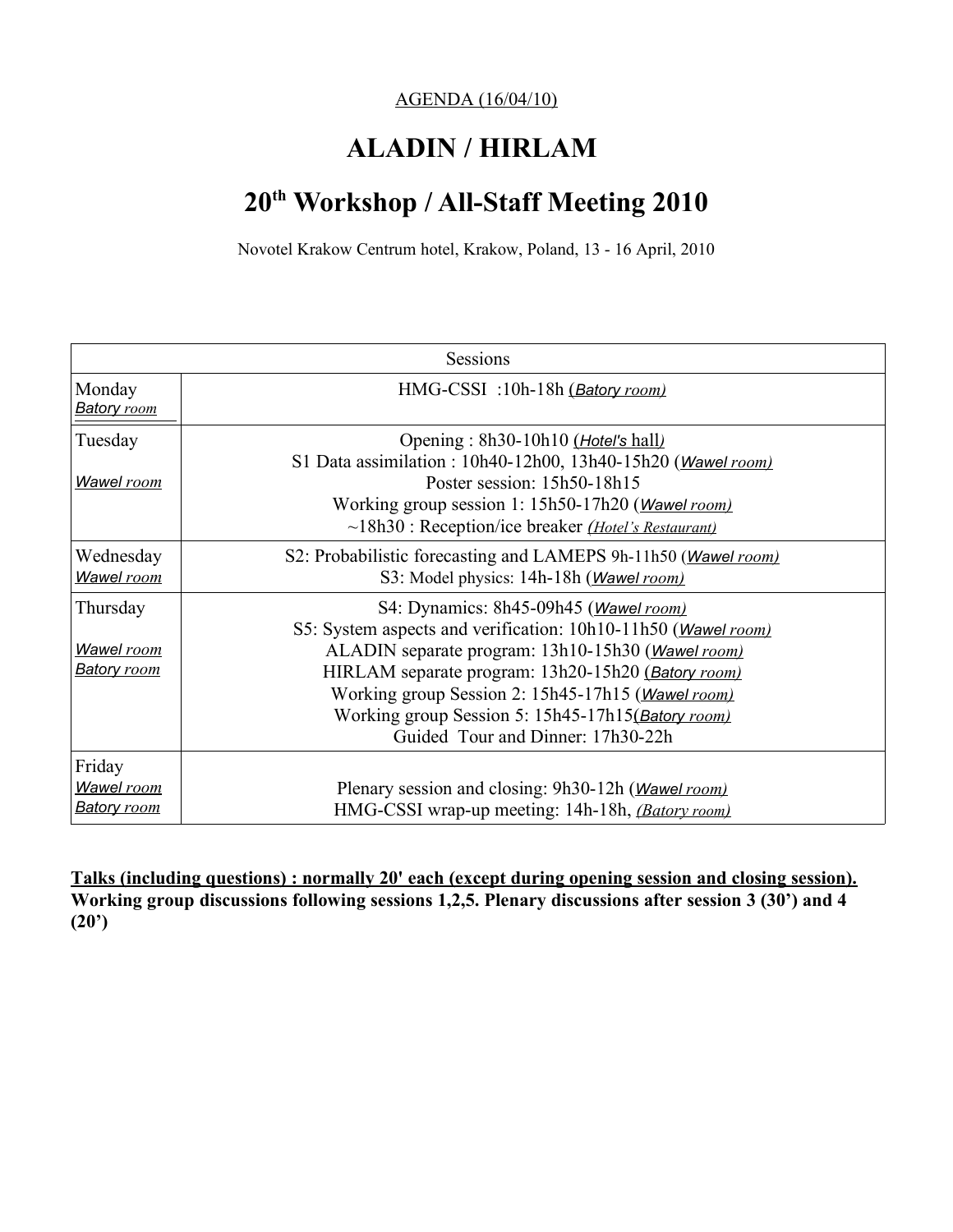#### **Tuesday, 13 April : 8:30-18:15** *( Wawel room )*

## **08:30-09:00 Registration** *( Hotel's Main Hall )*

#### **09:00-10:10 Plenary opening session :** *Chair: Piet Termonia*

 Opening of the Meeting Welcome

Practical arrangements for the meeting

- 09:10-09:30 Jean-François Geleyn : Overview of ALADIN status and plans
- 09:30-09:50 Jeanette Onvlee : Highlights of HIRLAM activities
- 09:50-10:10 Andras Horanyi : C-SRNWP progress report

#### *10:10-10:40 Coffee break*

#### **10:40 – 12:00 Plenary session 1: Data assimilation and use of observations.** *Chair: Loïk Berre*

- 10:40-11:00 : Nils Gustafsson : Progress in development of HARMONIE 3D-Var and 4D-Var
- 11:00-11:20 : Alex Deckmyn : Wavelet description of Background Error Covariances in ALADIN 3d-Var
- 11:20-11:40 : Per Dahlgren : A large scale error constraint in data assimilation
- 11:40-12:00 : Maria Monteiro : A diagnostic study of time variations of regionally-averaged background error covariances

#### *12:00-13:40 Lunch*

#### **13:40 – 15:20 Plenary session 1 (continued): Data assimilation and use of observations.** *Chair: Carl Fortelius*

- 13:40-14:00 : Nils Gustafsson : OSEs with HIRLAM and HARMONIE for EUCOS
- 14:00-14:20 : Jean-François Mahfouf : Status of the soil analysis within SURFEX
- 14:20-14:40 : Martin Grønsleth : Use of radar observations in Harmonie: status and plans
- 14:40-15:00 : Sander Tijm on behalf of Siebren de Haan : Assimilation of ModeS aircraft observations
- 15:00-15:20 : Stefan Schneider : ASCAT soil moisture data assimilation with SURFEX
- *15:20-15:50 Coffee break*

#### **15:50-17:20 Working group Session 1.** *(co-chairs : Nils Gustafsson and Jean-François Mahfouf)*

**15:50–18:20 : Poster session**

18:30-20:00 : Reception/ice breaker *(Hotel's Restaurant)* 

## **Wednesday, 14 April : 9:00-18:10** *( Wawel room )*

## **09:00-10:20 Plenary session 2: Probabilistic forecasting and LAMEPS.** *Chair: Jan Barkmeijer*

09:00-09:20 : Yong Wang : LAEF development

09:20-09:40 : Trond Iversen : The prospects of GLAMEPS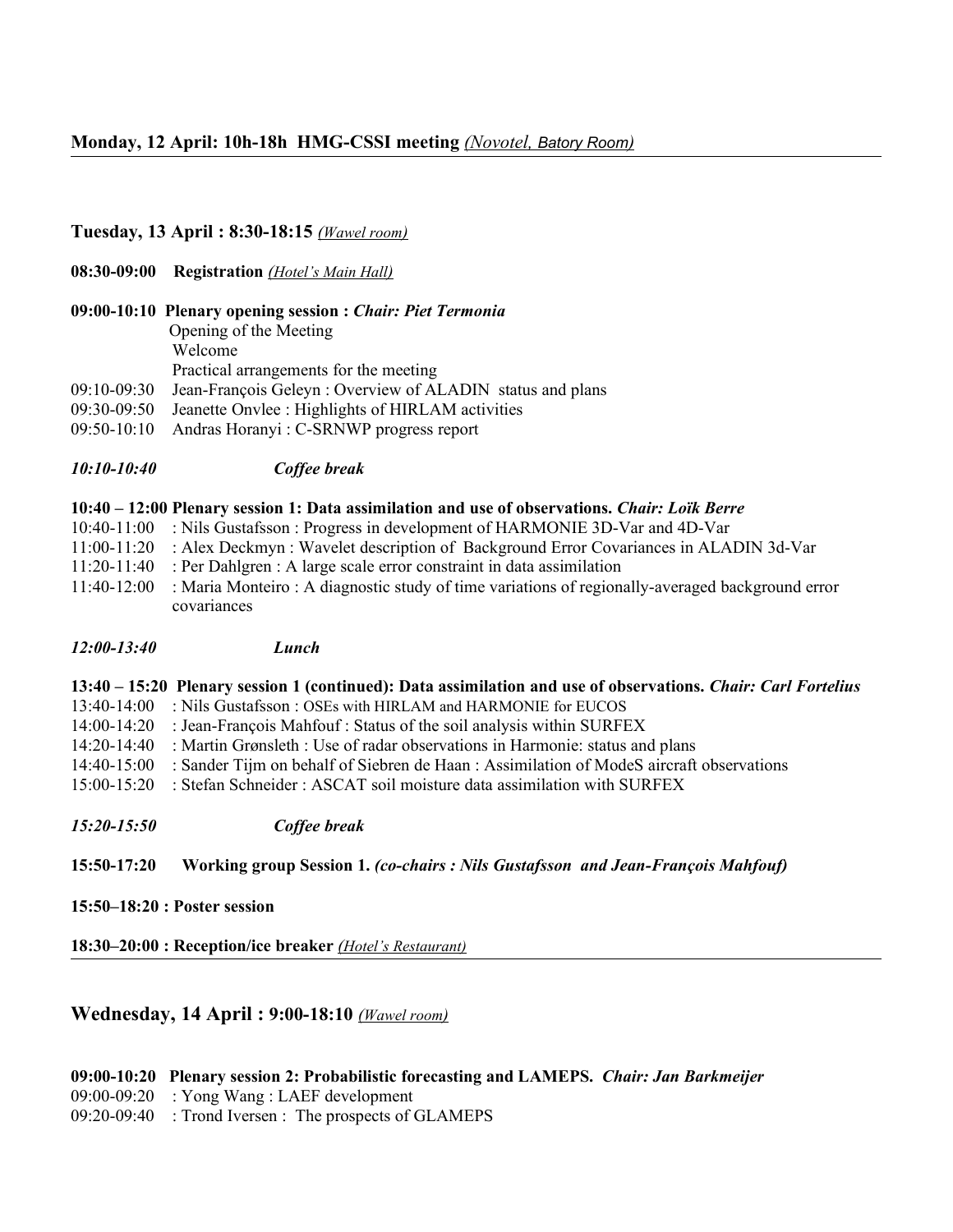- 09:40-10:00 : Kai Sattler : The status of the GLAMEPS SMS script system
- 10:00-10:20 : Mile Mate : Status and Developments of ALADIN LAMEPS system at HMS

#### *10:20-10:50 Coffee break*

#### **10:50–11:50 Plenary session 2 (continued): Probabilistic forecasting and LAMEPS.** *Chair: Marek Jerczynski*

- 10:50 -11:10 : Inger-Lise Frogner : New developments in EuroTEPS
- 11:10 -11:30 : Roel Stappers : Properties of CAPE SV's
- 11:30 -11:50 : Alex Deckmyn : the CANARI suite for ALADIN

#### *11:50-14:00 Lunch*

## **14:00–16:00 Plenary session 3: Performance aspects and model physics.** *Chair: Neva Pristov*

- 14:00-14:20 : Eric Bazile : ARPEGE physics
- 14:20-14:40 : Yann Seity : AROME-France
- 14:40-15:00 : Sander Tijm : Highlights of HIRLAM physics developments
- 15:00-15:20 : Lisa Bengtsson : Impact of linear horizontal diffusion and non-linear Semi-Lagrangian horizontal diffusion (SLHD) on resolved convection in AROME
- 15:20-15:40 : Ulf Andrae and Esbjörn Olsson : Prediction of atmospheric icing with AROME
- 15:40-16:00 : Laura Rontu : Winter-time HIRLAM experiences

## *16:00-16:30 Coffee break*

| 16:30-18:00 Plenary session 3 (continued): Performance aspects and model physics <i>Chair: Laura Rontu</i>       |
|------------------------------------------------------------------------------------------------------------------|
| 16:30-16:50 : Ekaterina Kurzeneva : Global database for the parametrization of lakes in NWP and climate          |
| modelling                                                                                                        |
| 16:50-17:10 : Ghislain Faure : Forecasting tropical cyclones with Aladin: sensitivity to the physics and the SST |
| 17:10-17:30 : Jose-Antonio Garcia-Moya : First tests of QPF verification using the Sal measure at AEMET          |
| $17:30-18:00$ : Discussion                                                                                       |

## **Thursday, 15 April :9:00-18:15** *( Wawel and Batory rooms )*

#### **08:45-09:45 Plenary session 4: Dynamics.** *Chair: Ole Vignes (Wawel room)*

- 08:45-09:05 : Mariano Hortal : (title not yet known)
- 09:05-09:25 : Piet Termonia : LBCs and initialization: status and plans
- 09:25-09:45 : General discussion

## *09:45-11:10 Coffee break*

## **10:10-11:50 Plenary session 5: System aspects and verification.** *Chair: Daan Degrauwe ( Wawel room )*

- 10:10-10:30 : Claude Fischer : OOPS
- 10:30-10:50 : Ulf Andrae : status of HARMONIE system
- 10:50-11:10 : Ryad El Khatib : recent activities in system aspects in MF
- 11:10-11:30 : Sami Saarinen : AROME migration and optimization at FMI
- 11:30-11:50 : Marek Jerczynksi : Robust meteorological data analysis with CWM filters

#### *12:50-13:10 Lunch*

#### **13:10-15:30 Room 1 : ALADIN meeting(s)** *(Wawel room)*

13:10–14:00 : ALADIN internal presentations

Daan Degrauwe : Convergence actions on the physics-dynamics interface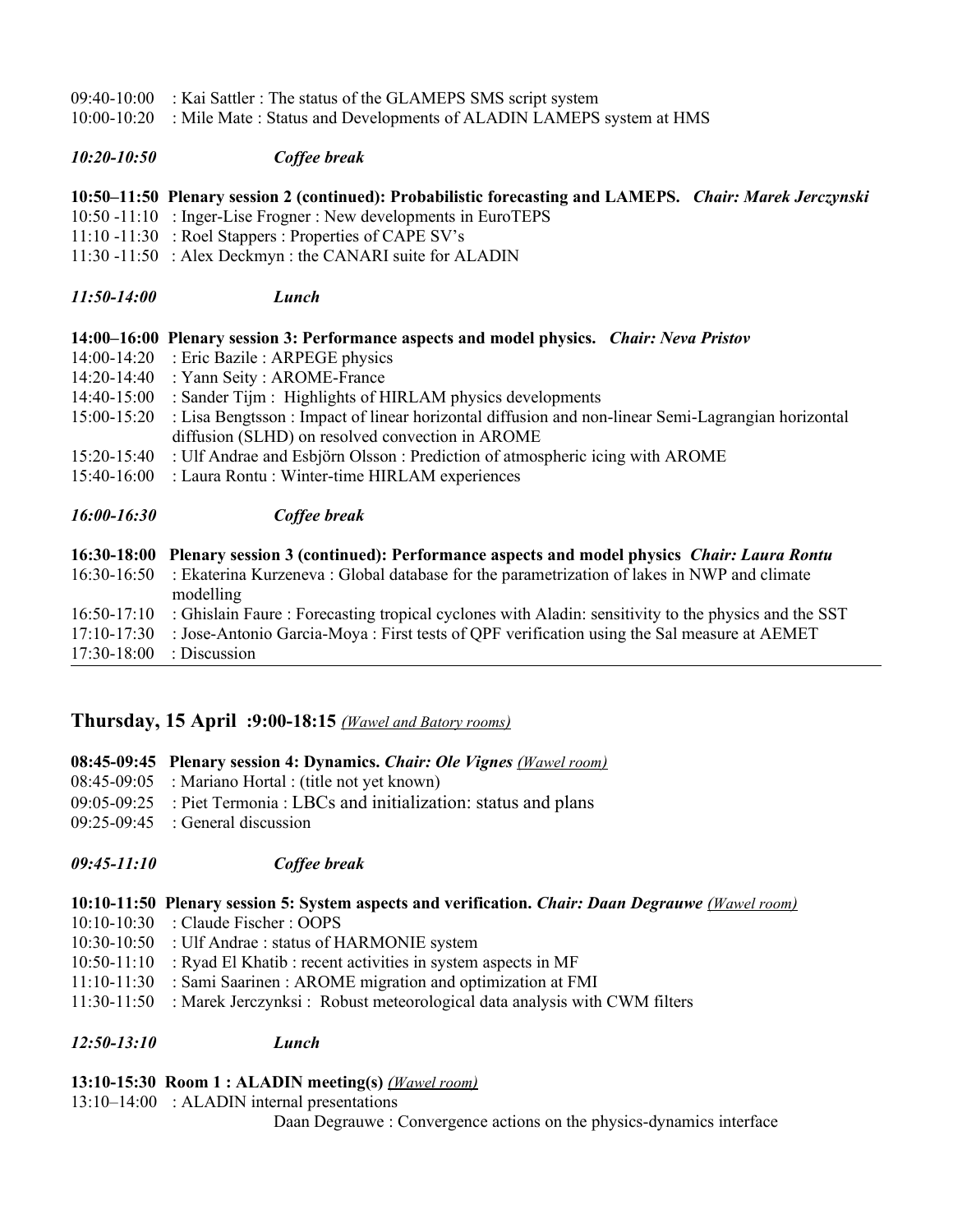|                 | Gaëlle Kerdraon : Aladin outre-mer<br>Support team presentation                                     |
|-----------------|-----------------------------------------------------------------------------------------------------|
|                 | $14:00-15:30$ : LTM and CSSI joint meetings                                                         |
| 15:30-15:45     | Coffee/Tea                                                                                          |
|                 | 13:20-15:20 Room 2: HIRLAM meeting (Batory room)                                                    |
| $13:20-15:20$   | <b>HIRLAM</b> internal presentations: <i>Chair: Sami Niemela</i>                                    |
| $13:20-13:40$   | Kirsti Salonen: Application of radar wind observations for wind atlas validation                    |
| $13:40-14:00$   | Carl Fortelius : ABL structures and processes at Sodankylä                                          |
| $14:00 - 14:20$ | Karl-Ivar Ivarsson: Tests with Liu-Penner ice microphysics in HIRLAM                                |
| 14:20-14:40     | Kalle Eerola : real-time forecast charts from different operational HIRLAMs : concepts and examples |
| $14:40-15:00$   | Xiaohua Yang : Annual review of operational HIRLAM forecasts and status of the Reference System     |
| $15:00-15:20$   | Discussion                                                                                          |
| $15:20 - 15:45$ | Coffee/Tea                                                                                          |
| 15:45-17:15     | <u><i>Wawel room:</i></u> Working group S2 (co- chairs : Alex Deckmyn and Jan Barkmeijer)           |
|                 | 15:45-17:15 <i>Batory room</i> : Working group S5 (co-chairs : Xiaohua Yang and Ryad El Khatib)     |

## *17:30 -22:00 Guided Tour, Dinner and dessert-concert*

 $G \times \mathbb{R}$  is a  $H \times \mathbb{R}$  in the mergeral of  $\mathbb{R}$  in the mergeral of  $\mathbb{R}$  in the mergeral of  $\mathbb{R}$  in the mergeral of  $\mathbb{R}$  in the mergeral of  $\mathbb{R}$  in the mergeral of  $\mathbb{R}$  in the mergeral of  $\mathbb{$ 

#### **Friday 16 April :9:00-12:00** *( Wawel room )*

#### **09:00-10:30 : Plenary closing session.** *Chair: Claude Fischer*

- 09:00 09:20 Tilly Driesenaar, Ben Wichers Schreur, Emiel van der Plas: CHAPEAU status and developments
- 09:20 09:40 Reporting back on outcome of WG session 1 by chairperson : 20'
- 09:40 10:00 Reporting back on outcome of WG session 2 by chairperson : 20'
- 10:00 10:10 Reporting back on outcome of discussion session 3 by chairpersons : 10'

## *10:10-10:40 Coffee*

## **10:40-12:00 : Plenary closing session.** *Chair: Nils Gustafsson*

10:40 – 10:50 Reporting back on outcome of discussion session 4 by chairperson : 10'

- 10:50 11:10 Reporting back on outcome of WG session 5 by chairperson : 20'
- 11:10 11:30 Reporting back on outcome of HMG-CSSI meeting : 20'
- 11:30 12:00 General discussion : 30'

## **12:00. Close of Meeting.**

## **Friday 16 April : 14h-18h HMG-CSSI meeting** *(Batory room)*

**(due to airspace closure and problem for participants to go back home, this wrap-up meeting took place together with the general discussion)**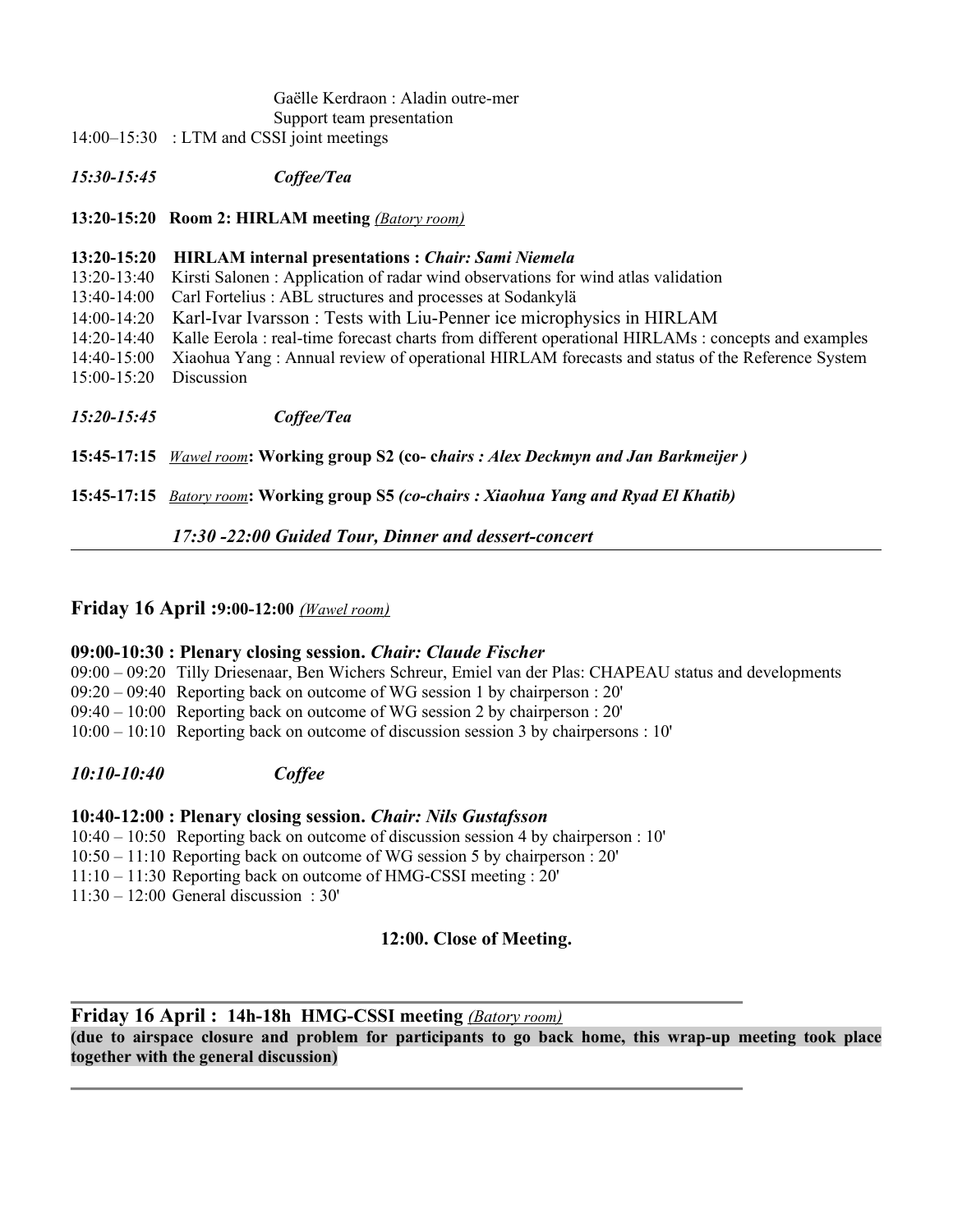## **Posters**

- Alexander Baklanov et al : (various aspects of HIRLAM chemical branch)
- Jan Barkmeijer : (title not yet known)
- Jelena Bojarova, Nils Gustafsson and Ole Vignes : HIRLAM Hybrid variational and ensemble data assimilation
- Jose-Antonio Garcia-Moya : Benchmarking the HARMONIE system
- Jose-Antonio Garcia-Moya : Operational activities at AEMET
- Martin Grønsleth : The sensitivity of the harmonie/Norway forecasts to different observation types
- Mariken Homleid, Maria Diez and Trygve Aspelien : Progress in HARMONIE surface assimilation
- Magnus Lindskog, Ulf Andrae, Lisa Bengtsson : The ALARO implementation at SMHI
- Andres Luhamaa : HIRLAM-based NWP at the Estonian Meteorological Hydrological Institute
- Isabel Martinez : The 8-10 January 2009 snowfalls : A case of Mediterranean advection event
- Isabel Martinez : Explosive cyclogenesis of extra-tropical cyclone Klaus and its effects in Spain. A case study of hurricane force gusts
- Isabel Martinez : Towards the operational use of HARMONIE at AEMET
- Adomas Mazeikis : The effect of urban surface to meteorological parameters influencing air pollution dispersion : Vilnius case study
- Kai Sattler : Use of very high resolution physiography data for the Danish road ice forecasting model
- Eoin Whelan : NWP at MetEireann
- Doina Banciu : National poster
- Ivan Bastak : TOUCANS : An attempt at synthesising new findings in turbulence + diffusion over the past 10 years
- Andrey Bogatchev : Status of operational application in Bulgaria
- Gerlely Boloni : NWP at the Hungarian Meteorological Service
- Antonin Bucanek : national poster "[ALADIN@CHMI](mailto:ALADIN@CHMI)"
- Alex Deckmyn : Belgium national poster
- Ales Farda : (title not yet known)
- Rafiq Hamdi : Evaluation of the CANOPY scheme with measurements from the CABAUW tower
- Gaëlle Kerdraon and Olivier Riviere : Météo-France National Poster
- Tomislav Kovacic : NWP activities in Meteorological and Hydrological Service of Croatia
- Ersin Kücükkaraca : Aladin in Turkey
- Nuno Lopes : ALADIN Technical and Scientifical Portuguese Activities
- Kalin Lovro : Application of Logistic Regression to Aladin EPS precipitation forecasts
- Florian Meier : Implementation of ALADIN 3D-Var and CANARI data assimilation at ZAMG
- Michal Nestiak : ALADIN related activities at SHMI
- Abdelwaheb Nmiri : (title not yet known)
- Neva Pristov : ALADIN related activities in Slovenia
- Malgorzata Szczęch-Gajewska : ALADIN in Poland recent operational and research activities
- Piet Termonia, Geert Smet, Joris Van den Bergh : The role of tunings in diffusive physics parameterizations
- Jozef Vivoda : News vertical operators using spline base finite elements
- Yong Wang : NWP activities in Austria
- Jadwiga Woyciechowska : Use of fuzzy methods in verification and comparisons of high resolution forecasts
- Xin Yan : Assimilation of GPS ZTD observations in ALADIN/AUSTRIA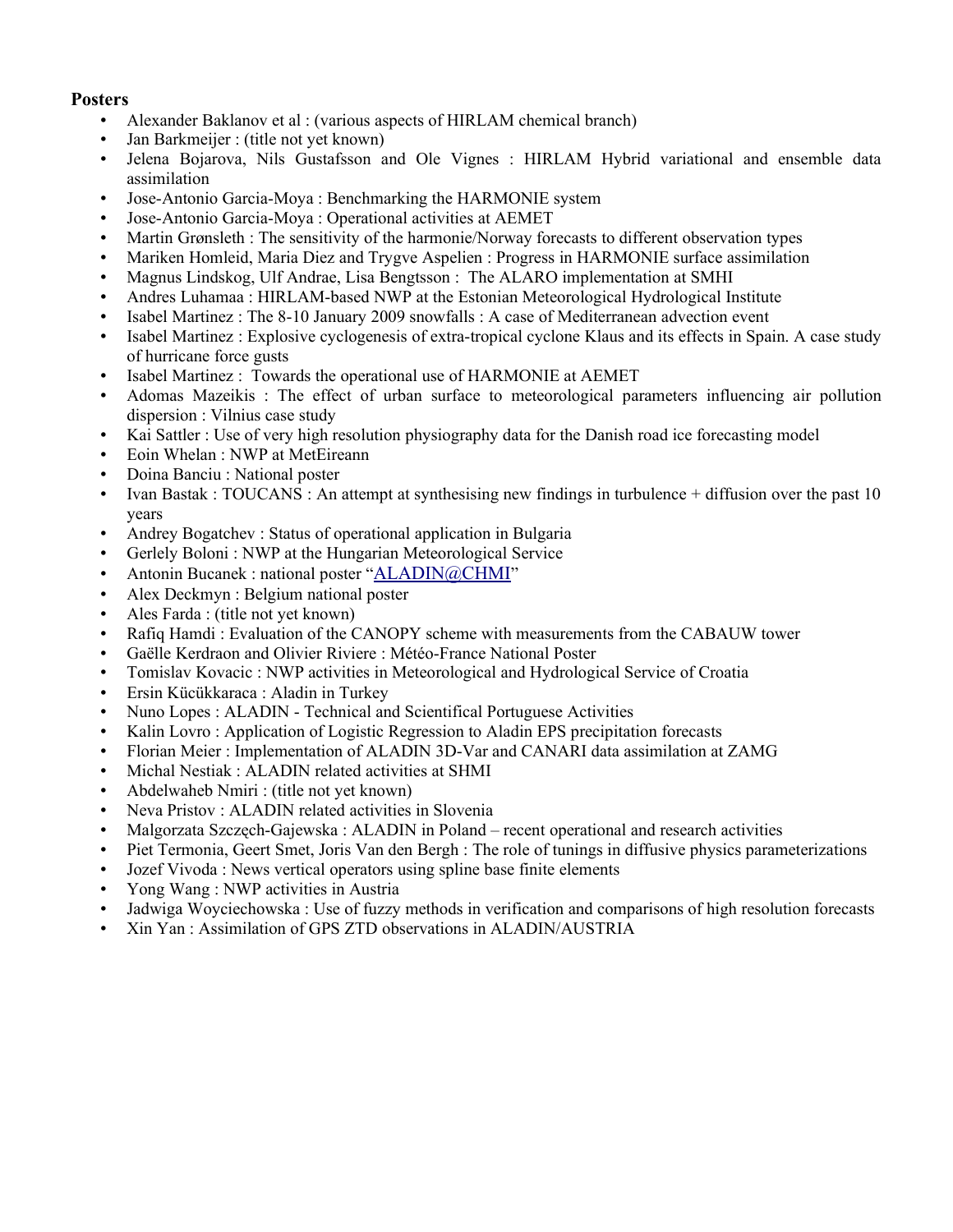# **Participants**

| Dz<br>Algeria                | Abdelhak Razagui<br>(not present in Krakow)                                                                                                                                                                                                                                        | 1              | Dk<br>Denmark                 | Kai Sattler<br>Xiaohua Yang                                                                                                                             | $\overline{2}$ |
|------------------------------|------------------------------------------------------------------------------------------------------------------------------------------------------------------------------------------------------------------------------------------------------------------------------------|----------------|-------------------------------|---------------------------------------------------------------------------------------------------------------------------------------------------------|----------------|
| At<br>Austria                | <b>Florian Meier</b><br>Stefan Schneider<br>Yong Wang<br>Xin Yan                                                                                                                                                                                                                   | $\overline{4}$ | Es<br>Estonia                 | Andres Luhamaa                                                                                                                                          | 1              |
| Be<br>Belgium                | Alex Deckmyn<br>Daan Degrauwe<br>Rafiq Hamdi<br>Geert Smet<br>Piet Termonia<br>Joris Van den Bergh                                                                                                                                                                                 | 6              | Fi<br>Finland                 | Kalle Eerola<br>Carl Fortelius<br>Sami Niemela<br>Laura Rontu<br>Sami Saarinen<br>Kirsti Salonen<br>Niko Sokka                                          | $\overline{7}$ |
| <b>Bg</b><br><b>Bulgaria</b> | Andrey Bogatchev                                                                                                                                                                                                                                                                   | 1              | Ic<br>Iceland                 |                                                                                                                                                         |                |
| Hr<br>Croatia                | Alica Bajic<br>Lovro Kalin<br>Tomislav Kovacic<br>Antonio Stanesic                                                                                                                                                                                                                 | $\overline{4}$ | Ir<br>Ireland                 | Eoin Whelan                                                                                                                                             | 1              |
| Cz<br>Czech<br>Republic      | Antonin Bucanek<br>Farda Ales<br>Alena Trojakova<br>Filip Vana                                                                                                                                                                                                                     | $\overline{4}$ | N <sub>1</sub><br>Netherlands | Jan Barkmeijer<br><b>Tilly Driesenaar</b><br>Jeanette Onvlee<br>Emiel van der Plas<br><b>Roel Stappers</b><br>Sander Tijm<br><b>Ben Wichers Schreur</b> | $\overline{7}$ |
| Fr<br>France                 | Ludovic Auger<br>Eric Bazile<br>Pierre Bénard<br>Loïk Berre<br>Ryad El Khatib<br>Claude Fischer<br>Jean-François Geleyn<br>Jean-Daniel Gril<br>Gaëlle Kerdraon<br>Jean-François Mahfouf<br>Jean Maziejewski<br>Patricia Pottier<br>Olivier Rivière<br>Yann Seity<br>Ghislain Faure | 15             | N <sub>o</sub><br>Norway      | Trygve Aspelien<br><b>Ingerlise Frogner</b><br>Martin Grønsleth<br>Mariken Homleid<br><b>Trond Iversen</b><br>Ole Vignes                                | 6              |
| Hu<br>Hungary                | Gergely Boloni<br>Laszlo Kullman<br>Mile Mate                                                                                                                                                                                                                                      | $\overline{3}$ | Spain                         | Jose-Antonio Garcia-Moya<br>Mariano Hortal<br><b>Isabel Martinez</b>                                                                                    | $\overline{3}$ |
| Ma<br>Morocco                | Karam Essaouini                                                                                                                                                                                                                                                                    | 1              | Sweden                        | <b>Ulf Andrae</b><br>Lisa Bengtsson                                                                                                                     | 6              |